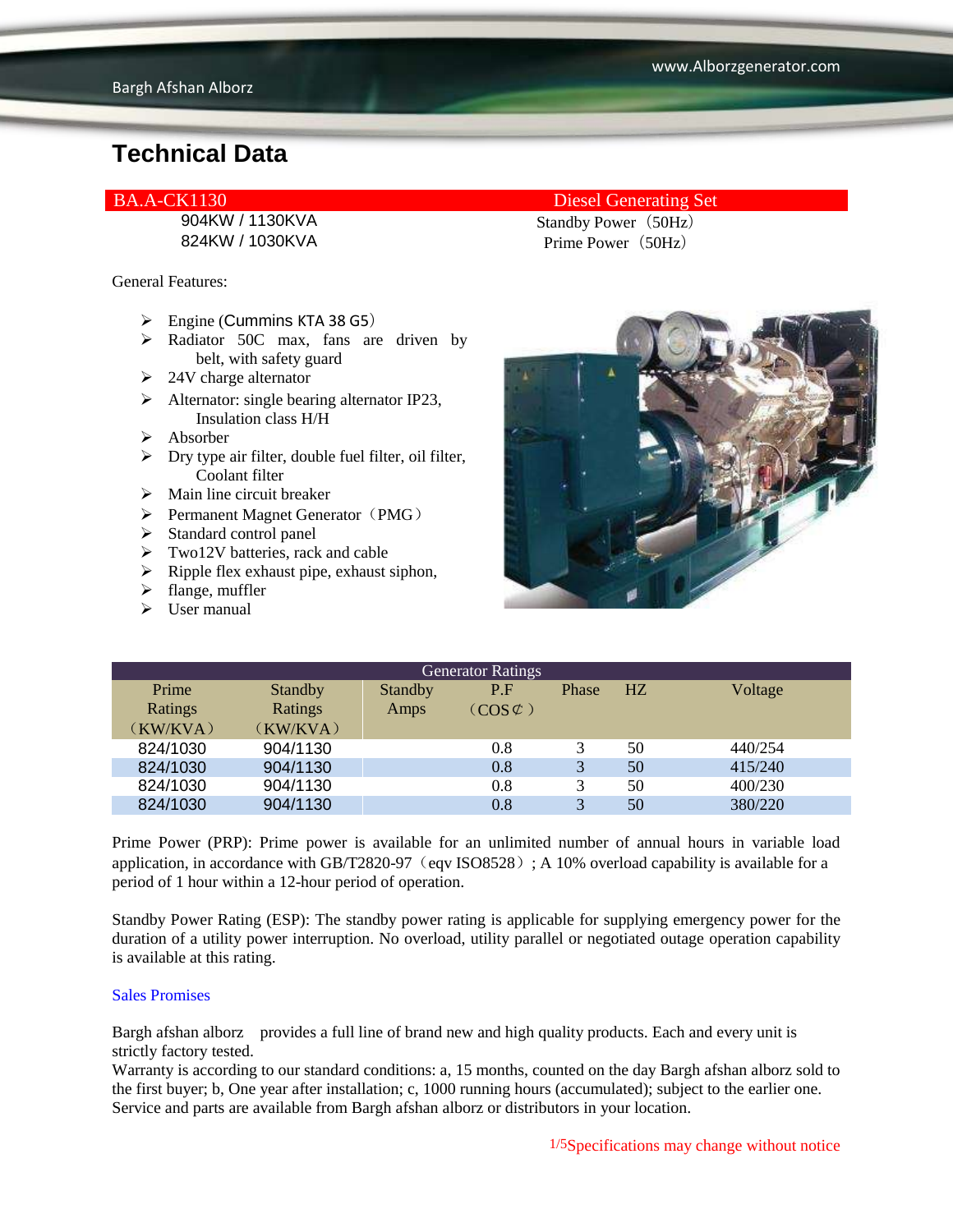| <b>BA.A-CK1130</b>               | <b>Diesel Generating Set</b>                |  |  |
|----------------------------------|---------------------------------------------|--|--|
|                                  | <b>ENGINE DATA</b>                          |  |  |
| Manufacturer / Model:            | Cummins KTA 38 G5, 4-cycle                  |  |  |
| Air Intake System:               | Turbo Charged and Search Refrigerated       |  |  |
| Fuel System:                     | Electronic                                  |  |  |
| <b>Cylinder Arrangement:</b>     | 12 - 60°Vee                                 |  |  |
| Displacement:                    | 37.8 L                                      |  |  |
| Bore and Stroke:                 | $159*159$ (mm)                              |  |  |
| <b>Compression Ratio:</b>        | 13.9:1                                      |  |  |
| Rated RPM:                       | 1500rpm                                     |  |  |
| Max. Standby Power at Rated RPM: | 904KW/1228HP                                |  |  |
| Governor Type:                   | RSV Mechanical(Std) / Electronic (Optional) |  |  |
|                                  | <b>Exhaust System</b>                       |  |  |
| <b>Exhaust Gas Flow:</b>         | 183 m <sub>3</sub> /min                     |  |  |
| <b>Exhaust Temperature:</b>      | 513 °C                                      |  |  |
| <b>Max Back Pressure:</b>        | 10kPa                                       |  |  |
|                                  | Air Intake System                           |  |  |
| Max Intake Restriction:          | 6.23kPa                                     |  |  |
| Consumption:                     | 1213L/s                                     |  |  |
| Air Flow:                        | 69 m <sub>3</sub> /min                      |  |  |
|                                  | <b>Fuel System</b>                          |  |  |
| 100% (Prime Power) Load:         | 209 L/h                                     |  |  |
| 75% (Prime Power) Load:          | 161<br>I/h                                  |  |  |
| 50% (Prime Power) Load::         | 30425 L/s                                   |  |  |
|                                  | Oil System                                  |  |  |
| Total Oil Capacity:              | 1250L                                       |  |  |
| Oil Consumption:                 | ≤4g/kwh                                     |  |  |
| Engine Oil Tank Capacity:        | 135L                                        |  |  |
| Oil Pressure at Rated RPM:       | 310-448kPa                                  |  |  |
|                                  | <b>Cooling System</b>                       |  |  |
| <b>Total Coolant Capacity:</b>   | 280L                                        |  |  |
| Thermostat:                      | 82-95°C                                     |  |  |
| Max Water Temperature:           | $104$ °C                                    |  |  |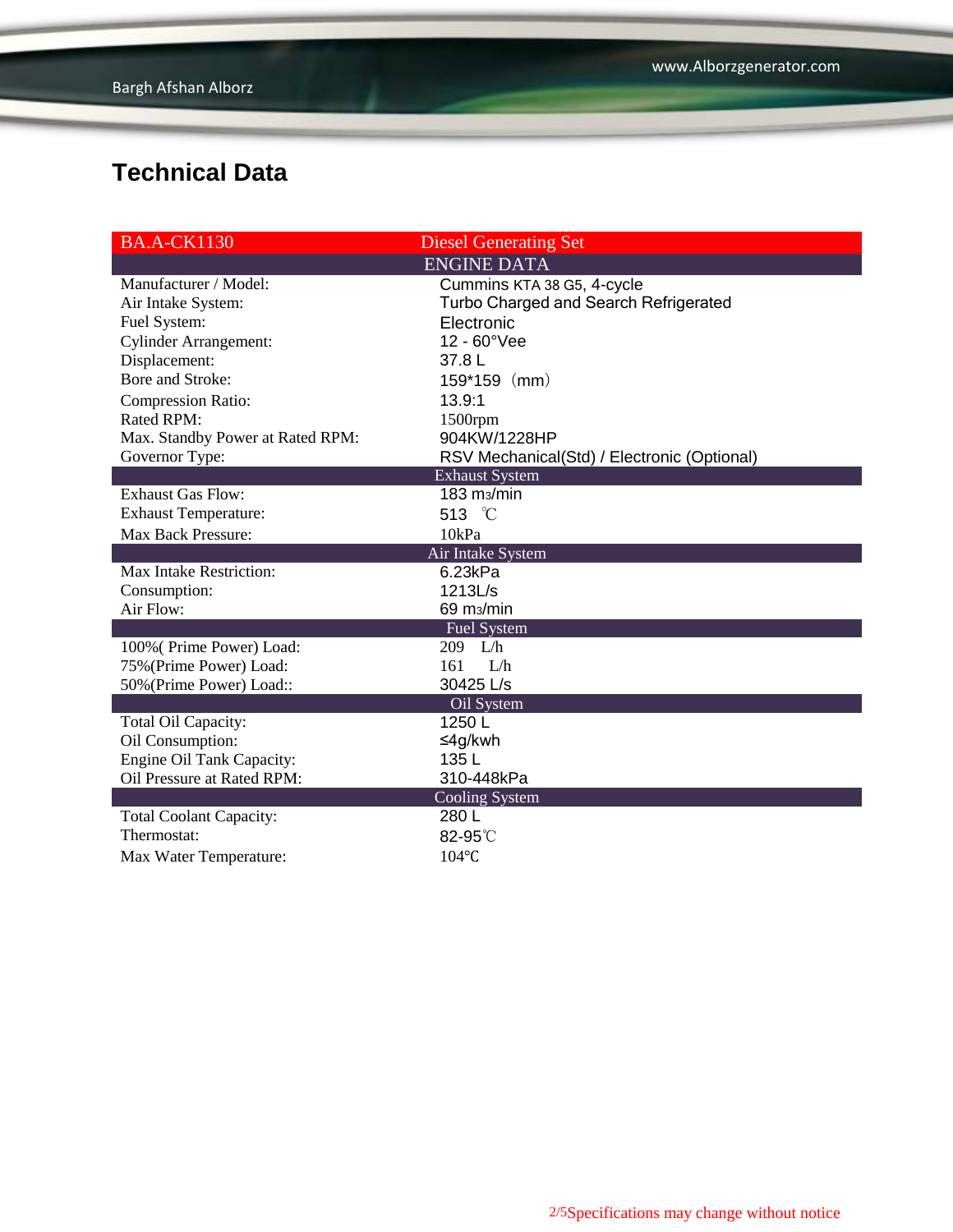| <b>BA.A-CK1130</b>                                                                         | <b>Diesel Generating Set</b>             |  |  |  |  |
|--------------------------------------------------------------------------------------------|------------------------------------------|--|--|--|--|
| <b>ALTERNATOR SPECIFICATION</b>                                                            |                                          |  |  |  |  |
|                                                                                            | <b>GENERAL DATA</b>                      |  |  |  |  |
| Compliance with GB755, BS5000, VDE0530, NEMAMG1-22, IED34-1, CSA22.2 and AS1359 standards. |                                          |  |  |  |  |
| <b>Alternator Data</b>                                                                     |                                          |  |  |  |  |
| Number of Phase:                                                                           | 3                                        |  |  |  |  |
| Connecting Type:                                                                           | 3 Phase and 4 Wires, "Y" type connecting |  |  |  |  |
| Number of Bearing:                                                                         |                                          |  |  |  |  |
| <b>Power Factor:</b>                                                                       | 0.8                                      |  |  |  |  |
| Protection Grade:                                                                          | IP23                                     |  |  |  |  |
| Altitude:                                                                                  | $\leq$ 1000m                             |  |  |  |  |
| <b>Exciter Type:</b>                                                                       | Brushless, self-exciting                 |  |  |  |  |
| Insulation Class, Temperature Rise:                                                        | H/H                                      |  |  |  |  |
| Telephone Influence Factor (TIF):                                                          | $50$                                     |  |  |  |  |
| THF:                                                                                       | $<$ 2%                                   |  |  |  |  |
| Voltage Regulation, Steady State:                                                          | $\leq \pm 1\%$                           |  |  |  |  |
| <b>Alternator Capacity:</b>                                                                | 1130 KVA                                 |  |  |  |  |
| <b>Alternator Efficiencies:</b>                                                            |                                          |  |  |  |  |
| Air Cooling Flow:                                                                          |                                          |  |  |  |  |
|                                                                                            | <b>GENERATING SET DATA</b>               |  |  |  |  |
| <b>Voltage Regulation:</b>                                                                 | $\geq \pm 5\%$                           |  |  |  |  |
| <b>Voltage Regulation, Stead State:</b>                                                    | $\leq \pm 1\%$                           |  |  |  |  |
| Sudden Voltage Warp (100% Sudden Reduce):                                                  | $\leq +25\%$                             |  |  |  |  |
| Sudden Voltage Warp (Sudden Increase):                                                     | $\leq$ -20%                              |  |  |  |  |
| Voltage Stable Time (100% Sudden Reduce):                                                  | $\leq 6S$                                |  |  |  |  |
| Voltage Stable Time (Sudden Increase)                                                      | $\leq 6S$                                |  |  |  |  |
| Frequency Regulation, Stead State:                                                         | $\leq 5\%$                               |  |  |  |  |
| Frequency Waving:                                                                          | ≤ $0.5%$                                 |  |  |  |  |
| Sudden Frequency Warp (100% Sudden Reduce):                                                | $\leq +12\%$                             |  |  |  |  |
| Sudden Frequency Warp (Sudden Increase):                                                   | $\leq$ -10%                              |  |  |  |  |
| Frequency Recovery Time (100% Sudden Reduce):                                              | $\leq$ 5S                                |  |  |  |  |
| Frequency Recovery Time (Sudden Increase):                                                 | $\leq$ 5S                                |  |  |  |  |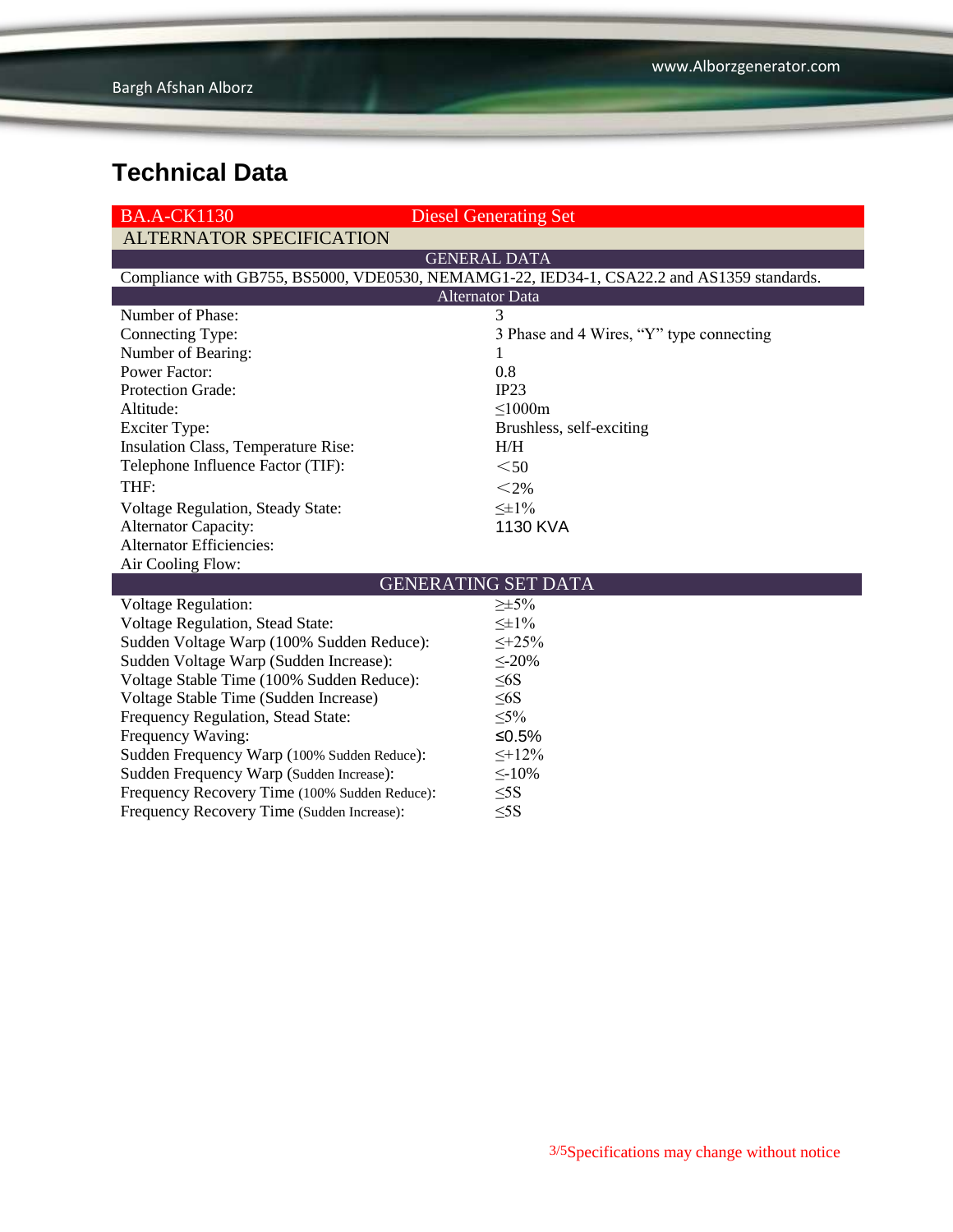| <b>BA.A-C1130</b>               | <b>Diesel Generating Set</b> |                                   |
|---------------------------------|------------------------------|-----------------------------------|
| Options                         |                              |                                   |
| <b>Engine</b>                   | <b>Fuel System</b>           | <b>Control System</b>             |
| Heater 2KW & 4KW                | Daily Fuel Tank              | Auto Control Panel                |
| Battery Charger 3.5A & 7A       | <b>Base Fuel Tank</b>        | Remote Control Panel              |
|                                 | <b>Water Separator</b>       | <b>Auto Transfer Switch (ATS)</b> |
|                                 | <b>Fuel Level Sensor</b>     | <b>Paralleling System</b>         |
|                                 |                              |                                   |
| <b>Anti-Condensation Heater</b> | Rainproof Type               | <b>Engine Parts Drawing List</b>  |
| Drop CT (For Paralleling)       | Soundproof Type              | <b>Spare Parts</b>                |
|                                 | <b>Container Type</b>        |                                   |
| Dimension & Weight              |                              |                                   |
| <b>Standard Configuration</b>   | With Base Fuel Tank          | Soundproof Type                   |
| (Open Type)                     |                              |                                   |
| Overall Size: 4320 (mm)         |                              | Overall Size: 9125 (mm)           |
| $*1760$ (mm) $*2350$ (mm)       |                              | $*2438$ (mm) $*2591$ (mm)         |
| Weight: 7720 kg                 |                              | Weight:14700 kg                   |